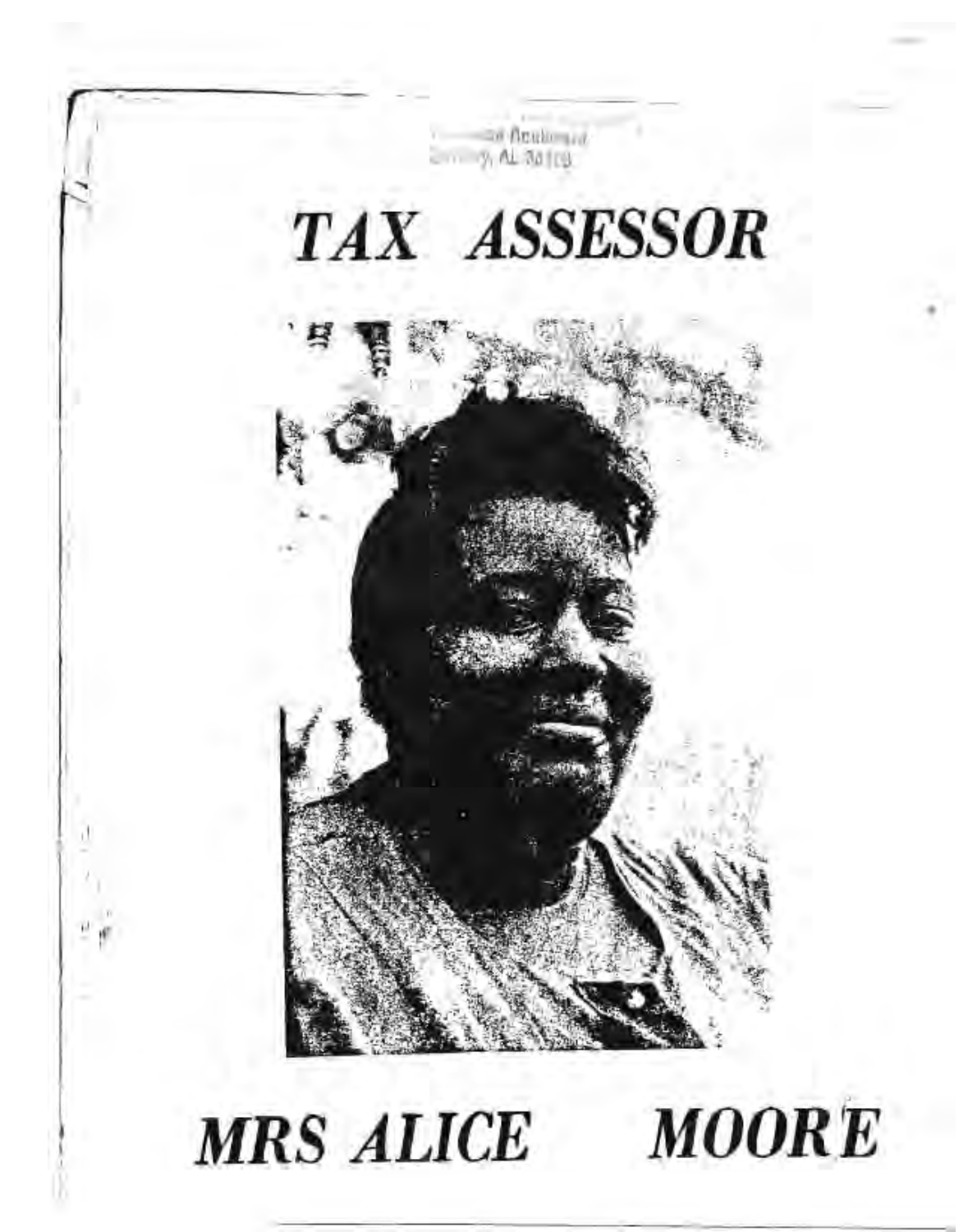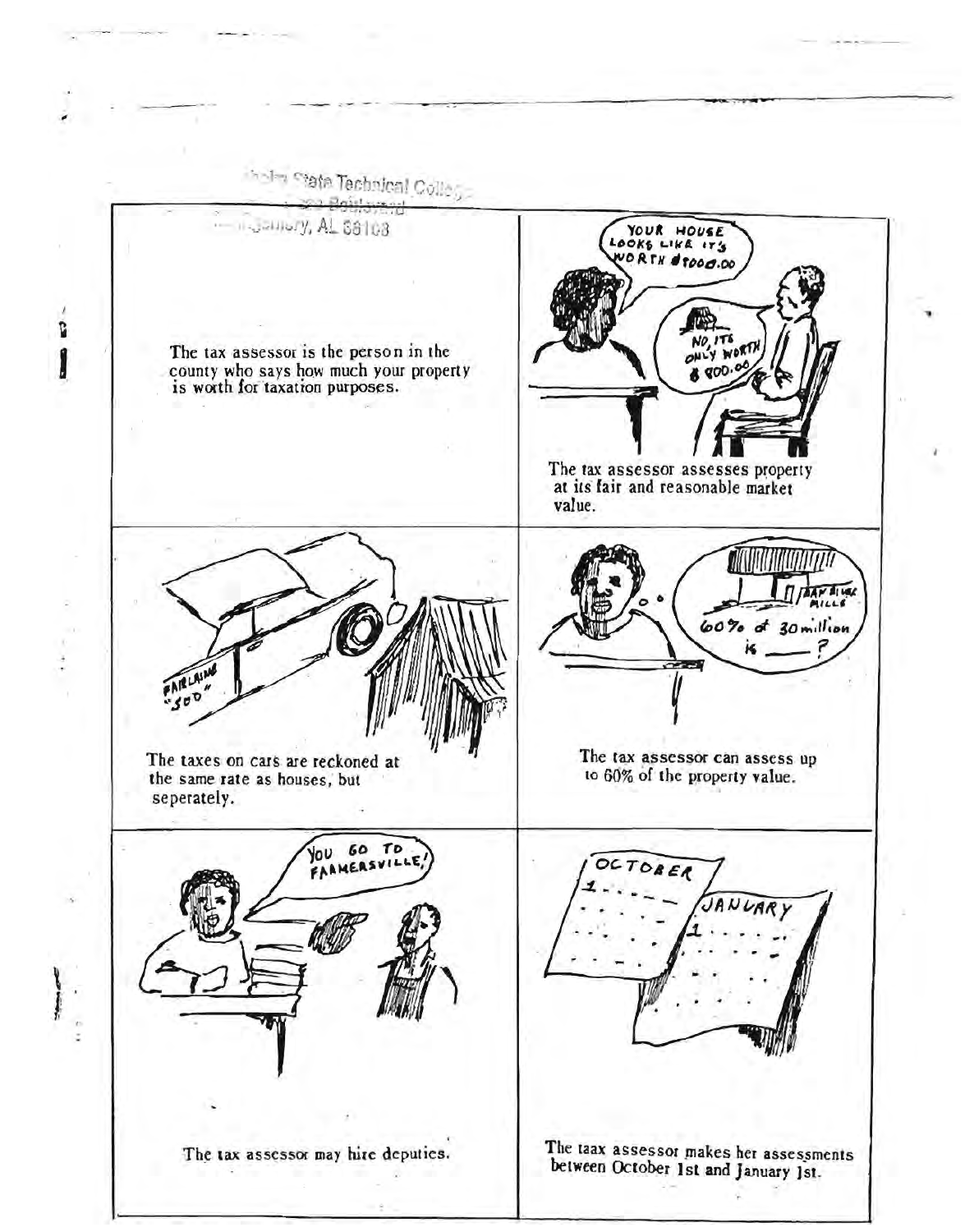125 A. Base Boulevard  $-$  1.  $100.$  /, AL 38103 HAVE 40 ACRES TAX ASSERSOR WILL BE IN FORT DEPOSA MONDAY  $3.30<sub>r.m</sub>$ 這 Every person comes before the tax<br>assessor to state how much property Before going to a community, she must<br>give at least ten days notice. he has. SIGN THE OATH SAYING YOUR PROPERTY IS ONLY WILCOX CO. **WORTH**  $7000.00$ TAX ASSESSOR<br>LOWNOES COUNTY<br>HAYNEVILLE, ALABAMA Before the taxpayer makes his return, A person who lives outside the county he takes an oath about the value of can mail his return in. his property. YOU MUST PAY OR WE  $\frac{NOTIC}{PDEUCSACE}$ WILL CLAIM YOUR LAND 40 ACRES After Dec.81st the tax assessor can If there is no return by the 3rd Monday<br>in Jan., the tax assessor can give a demand a return from those who have not reported their taxes. notice of sale.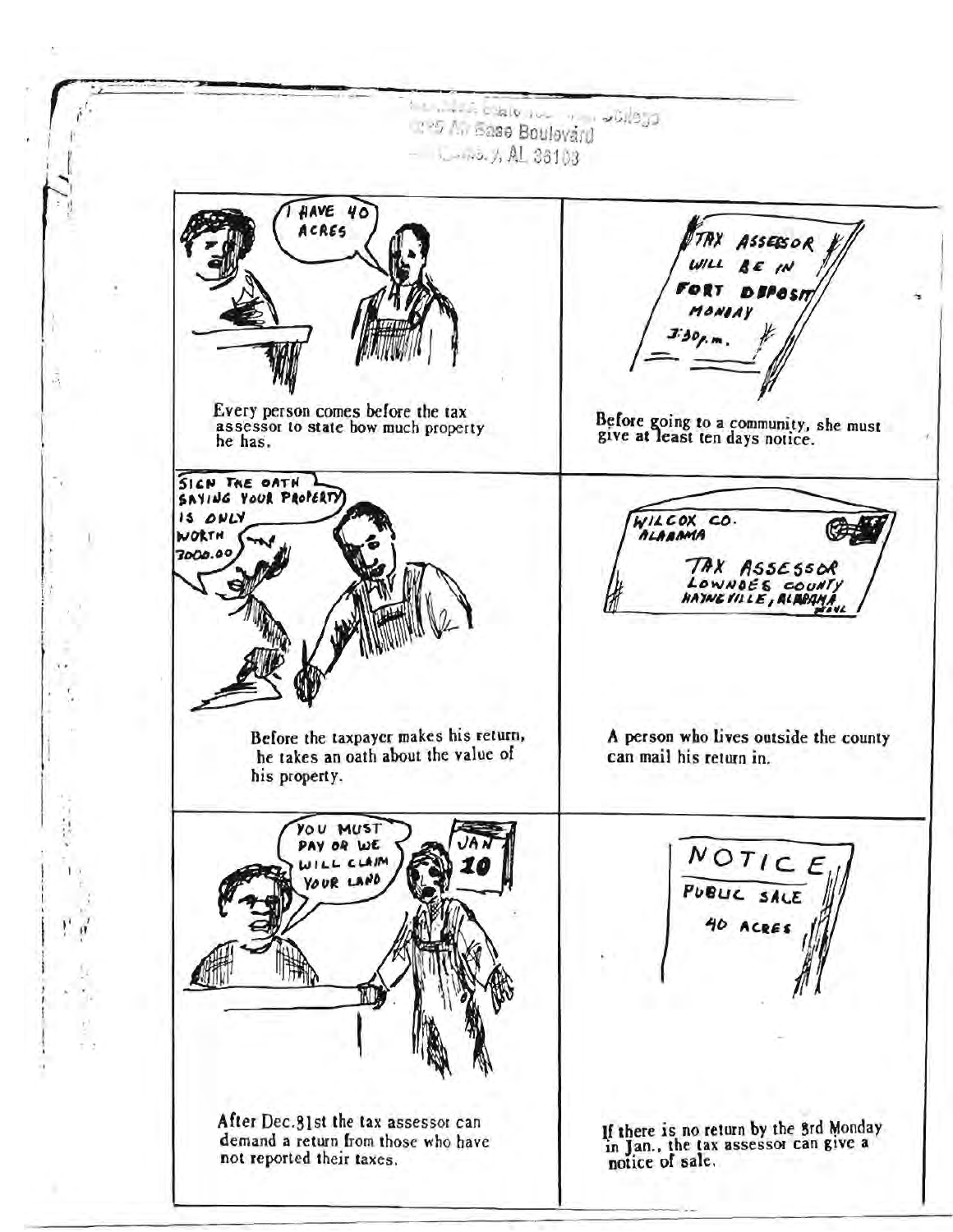Treebolm State Technical Colloge<br>Marchine Las Boulevard  $7.50, p, A1, 83703$ SESSMPA OF LAND The tax assessor keeps books that show the description and owner of all property The tax assessor keeps the tax assessment<br>books. in the county. HE VALUE OF YOUR PROPERTY  $8600$ The tax assesor keeps the books with the The tax assessor has to keep three sets of assessed value of property and the total<br>amount of state, county and special taxes. books on taxes owed in the county. HERE IS THE **LOOKE** DAN RIVER DAN RIVER  $MILLS$  15 MILLS 30 million. I should ge 5600 After making the assessment list, she<br>turns it over to the tax collector. The tax assessor gets paid \$100 if the total property assessed is \$2 million.